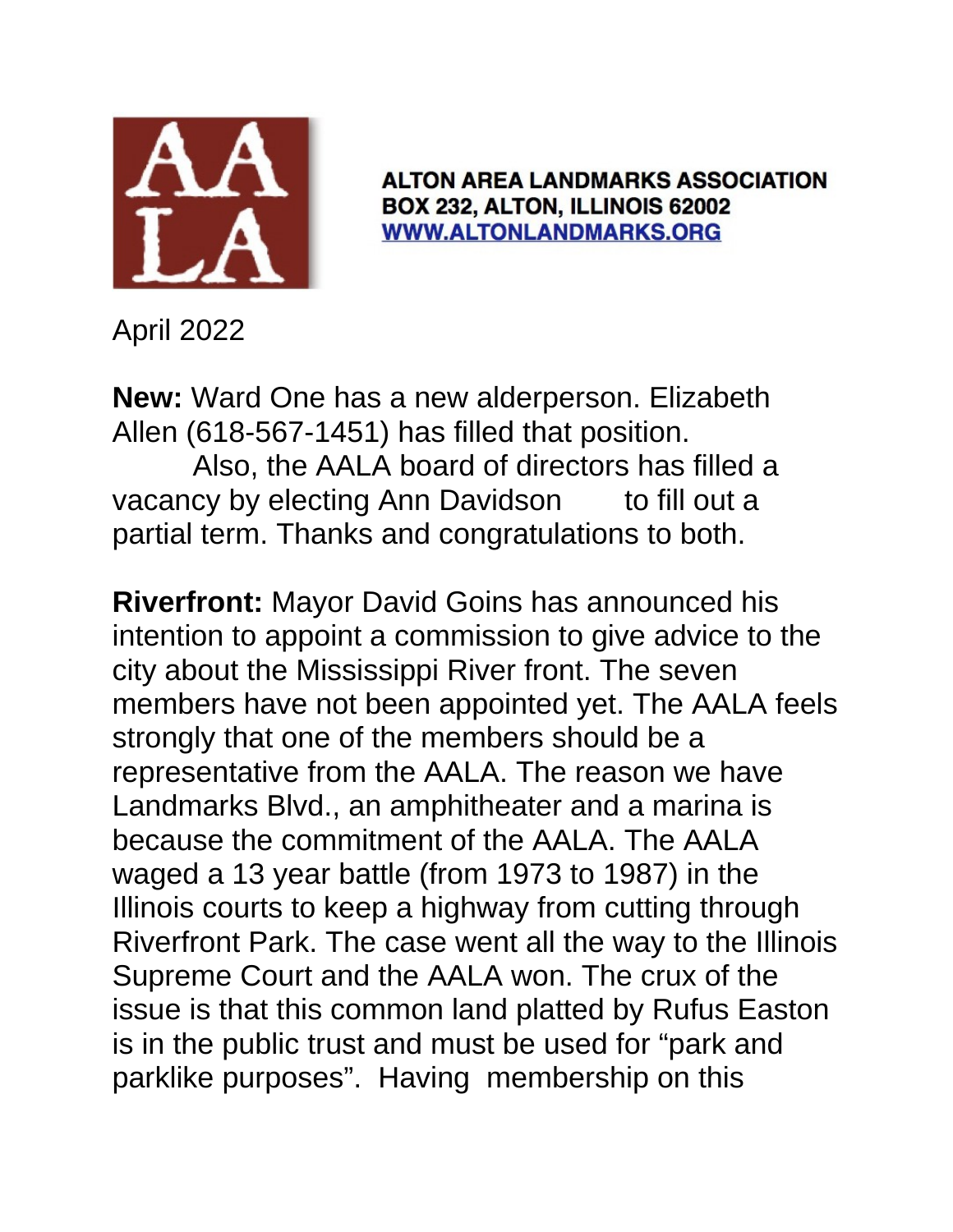commission would assure Alton of a voice of preservation for Riverfront Park.

**For Sale:** For sale by owner is 522 William Street. Call 465-0121 for information.

Another house for sale in the Christian Hill Historic District is 304 Mill Street.

**DANGER**- The Koenig House (829 East Fourth St.) is in need of immediate repairs. We hope the Alton Museum, which owns it, can attend to it before it gets any worse. It is used as a place to store Museum items. The Museum is facing fines for code ordinance violations. The Wilhelm House (314 Oak) behind the Koenig, also owned by the Museum, has been condemned by the city. The Museum board has a responsibility to maintain their buildings.

**House Tour 2021:** The 49th AALA House Tour is available to the public for free. "Then & Now" is a free download from our website. Paper versions of the tour are at the downtown Visitors Center at Piasa and West Broadway. The tour features historic pictures of buildings still standing in Alton. The tour is a drive-by only tour. Except for the buildings which are ordinarily open to the public, you can not go into the buildings. Please consider a donation to the AALA for this free tour. Remember last year's drive-by tour is still available on our website for free, also. That tour is of Sears and other manufacturer's kit houses in Alton.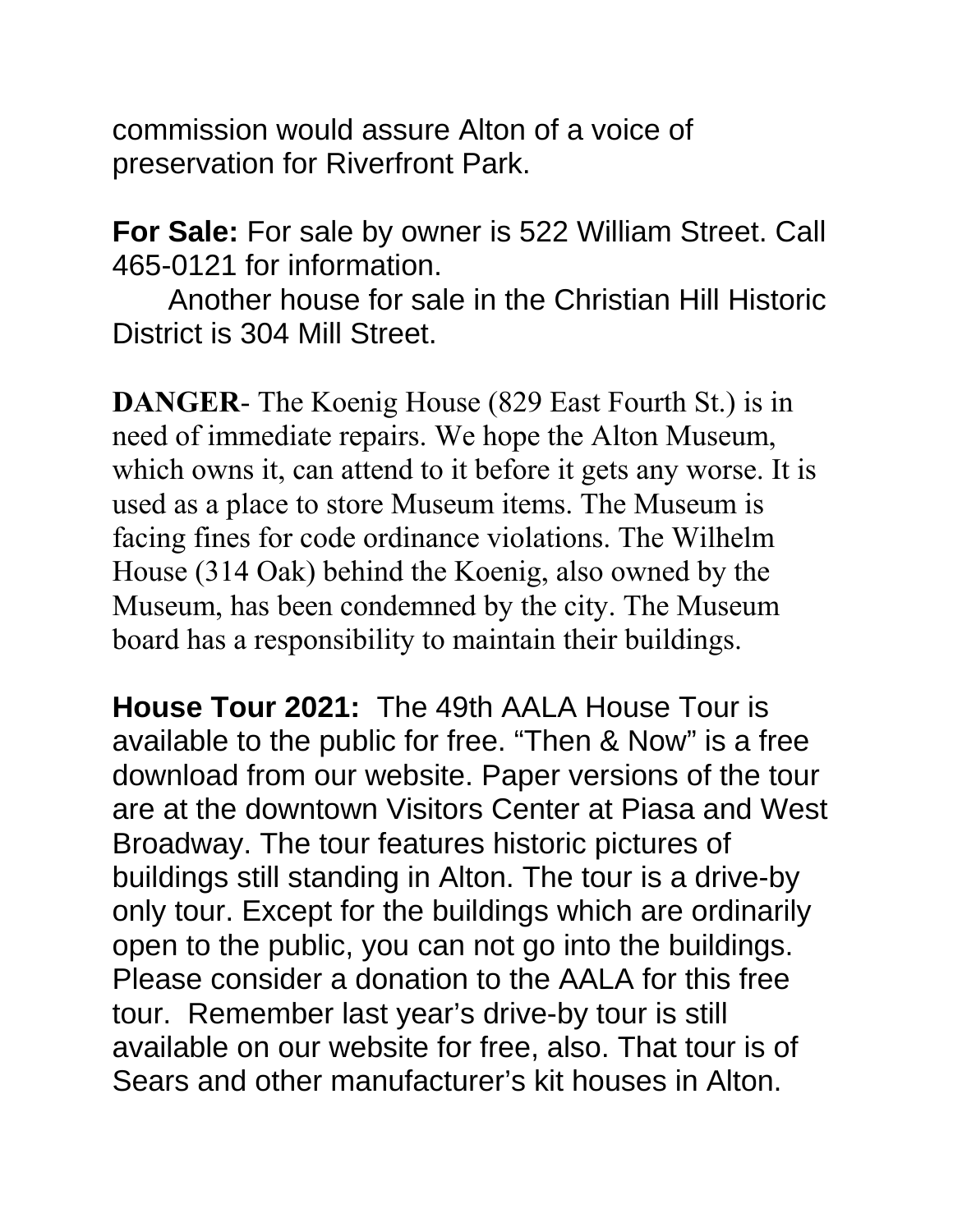**Renovation:** Work is being done at the Wise-Olin House at 1128 State Street. It is always good to see a filled dumpster. Another very old building is being renovated in our downtown. Known as the "Railroad Hotel" at 102 West Seventh Street, it has a sign outside for a hair salon.

**Donations**: Donations or dues can be mailed to the AALA, Box 232, Alton, IL 62002 or made through our website. Individual dues are \$15.00 a year. Family membership is \$25.00 a year. Contributions are tax deductible. Help us be a strong voice in preserving historic Alton. Thank you for your support. And remember to contribute to the other local organizations that enrich your life.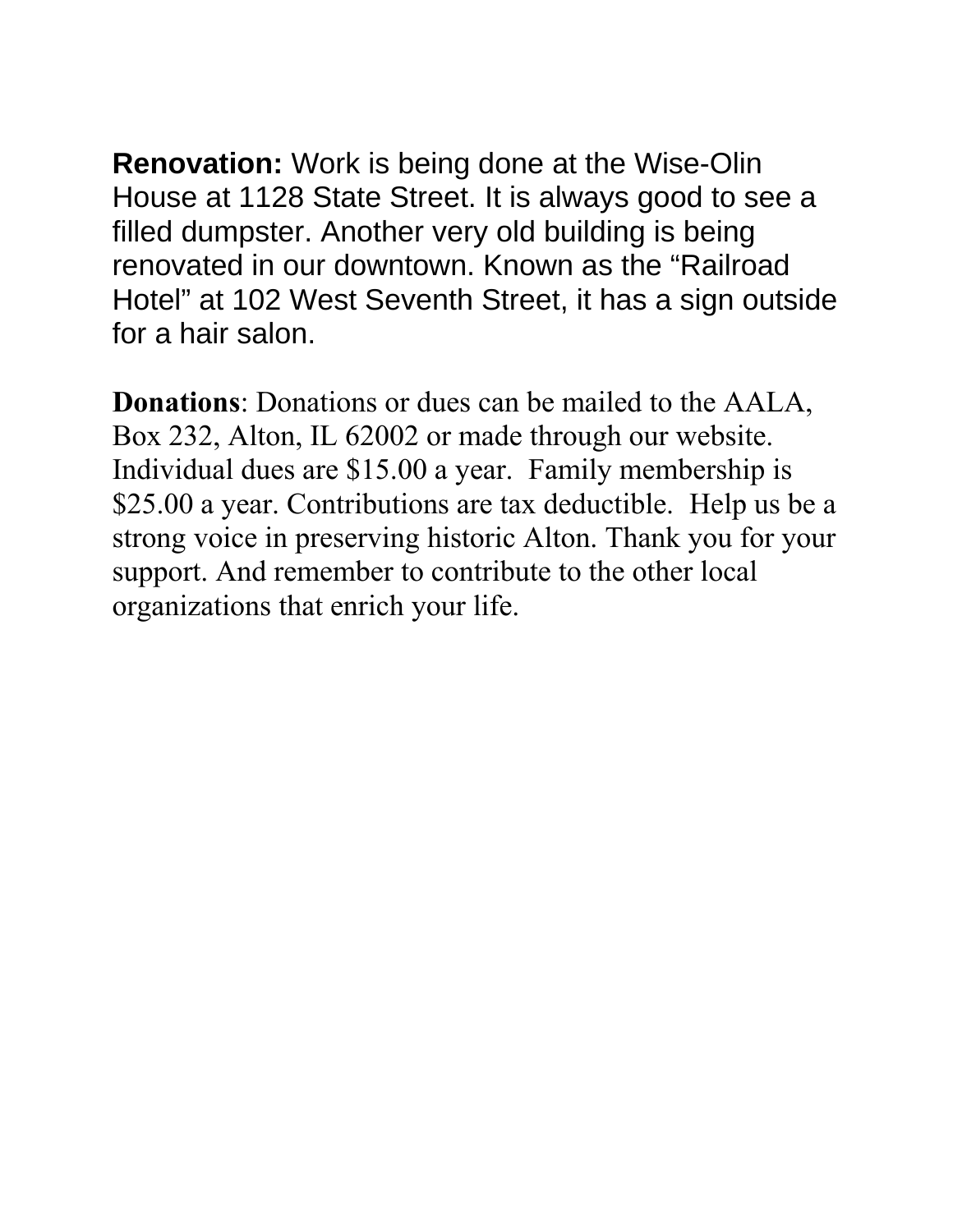**Windows:** The AALA has long advocated for owners of historic homes to maintain their original wood windows. One resource for wood window sash replacement is St. Louis Sash Corporation. For more information go to stlsash.com.

**Lucas Row:** The stretch of buildings at the corner of East Broadway and Henry Streets has a new name. Lucas Row, 601-613 East Broadway, is named after their architect, Lucas Pfeiffenberger. Pfeiffenberger (1834-1918) not only designed many Alton buildings, homes and churches, but was also mayor and chief of Alton's volunteer fire department.

**Downtown:** Good news! The nomination for the Broadway corridor to become a National Register of Historic Places historic district (actually an addition to the Middletown Historic District) has been approved by the Department of the Interior. The nomination was approved by the Illinois Historic Preservation Agency on October 29, 2021. Karen Bode Baxter who wrote the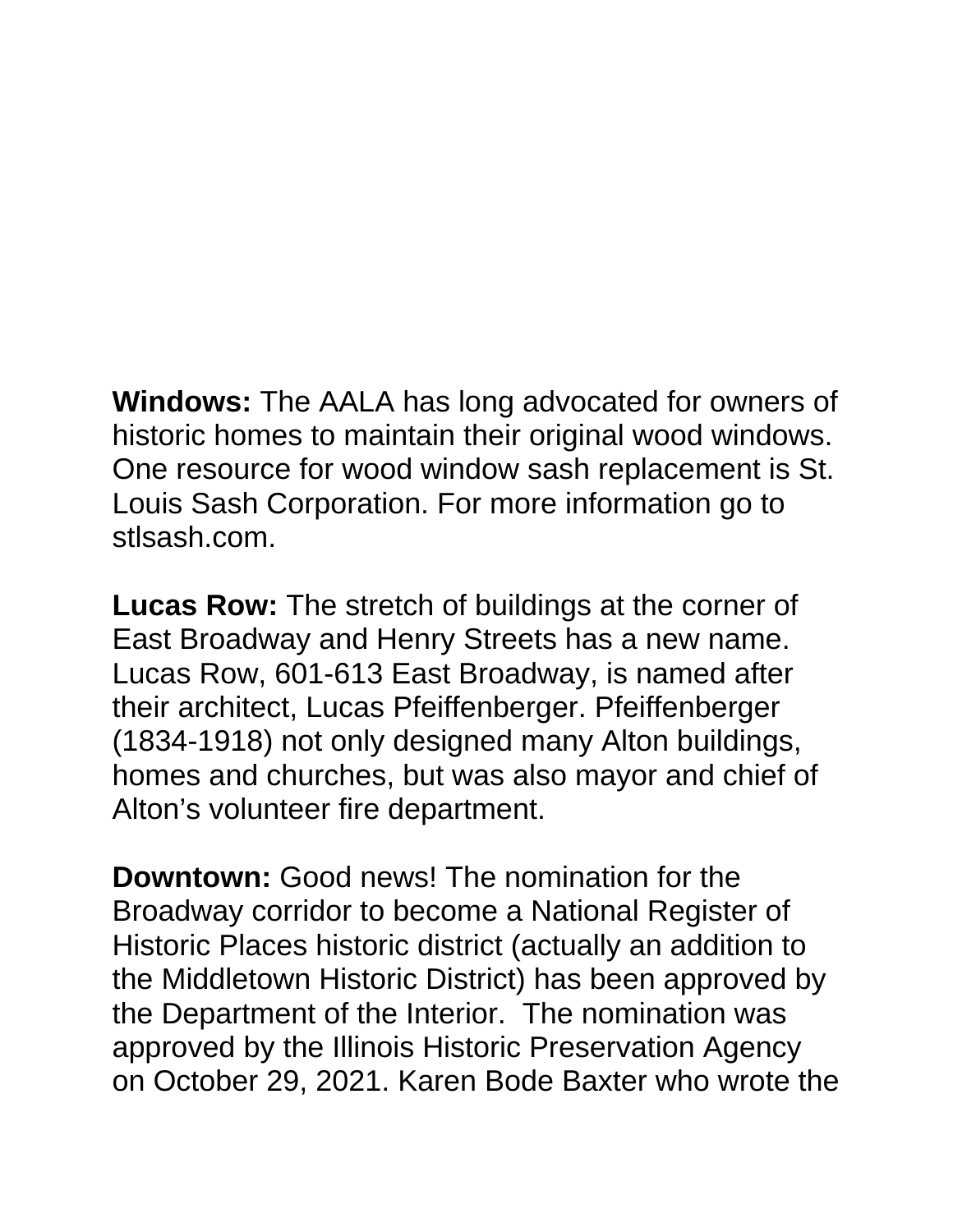nomination deserves much of the credit. The nomination is available to the public. Even if you think you know all the history of Alton, it is fascinating reading. The greatest advantage for downtown building owners is that they will be eligible for historic tax credits for renovations they do to their buildings. This could mean a big boost for our downtown area.

**Pay Pal:** We now have PayPal on our website. If you wish to pay your dues or make a donation to the AALA, you can do it with a credit card through Pay Pal rather than mailing a check. Click on "Donations" or "membership"on www.altonlandmarks.org and follow the instructions. Thank you.

**Sidewalks:** Consider adopting a brick sidewalk to clean off. Our brick streets and sidewalks give Alton its character. Too many of our brick sidewalks are covered with grass. If they are cleaned off, people will use them and they will remain clean. Any bushes and shrubs should be cleared off sidewalks for safety. Lots of people are walking for exercise and fun. They deserve clean sidewalks.

**William Street**: The first two blocks of William Street have been repaired and rebricked. Now that leaves the remaining three blocks to be fixed. New gas lines are being installed on William Street now. After that perhaps the rest of William Street can be completed.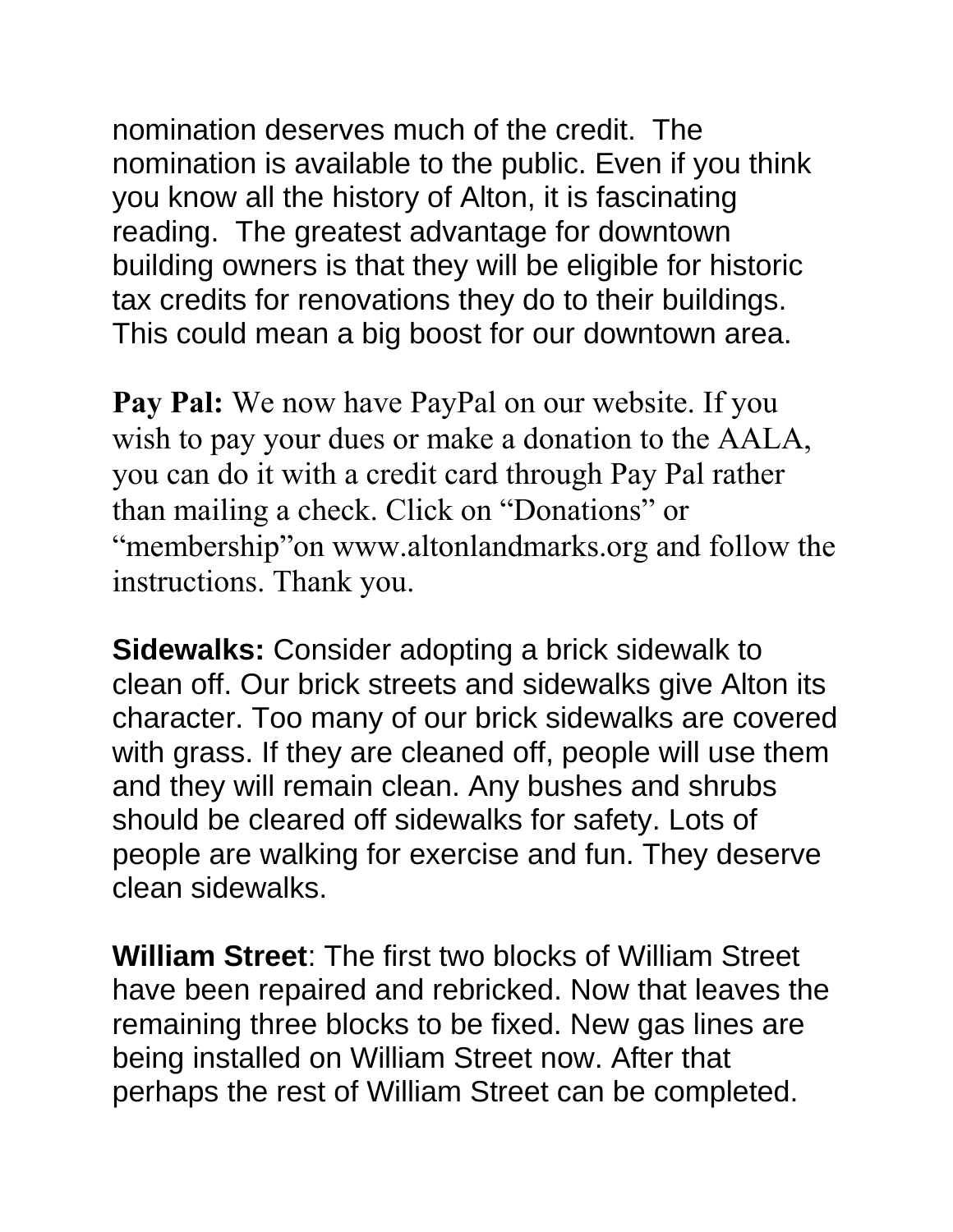**WINDOWS**: Nothing changes the character of historic homes like replacement windows. Please consider repairing your original windows before you forever change the visual appeal of your historic home.

**REVITALIZED:** Local attorney John Simmons and his wife Jayne have announced their plans to invest \$75 million to the revitalization to downtown Alton. Mr. Simmons has been acquiring buildings in Alton. His plan divides the downtown into three districts: the Grand Entertainment District, the Broadway Makers District and the Jacoby Arts District. This could be an exciting rebirth for our area.

**Accepted:** The Abbott Machine Company building, formerly the Alton Gas & Electric Power House on the Great River Road, has been accepted to be on the National Register of Historic Places. The building, at 700 West Broadway, was built in 1913. Other than the Union Brewery at 1421 Pearl Street, this is Alton's first industrial building to be on the Register. The AALA is trying to offer a tour of the building in the near future.

**Gift:** The Tinner's Anvil at 211 Langdon is selling pieces of terra cotta for the AALA. They are perfect for backyard gardens. The AALA gets a commission for each piece sold.

**Did you know?:** A towboat with the maximum length of barges (five) is longer than the Titanic. 1000 feet plus vs. 889 feet.

Hayner Library: The AALA has bought three file cabinets for the growing Alton House History